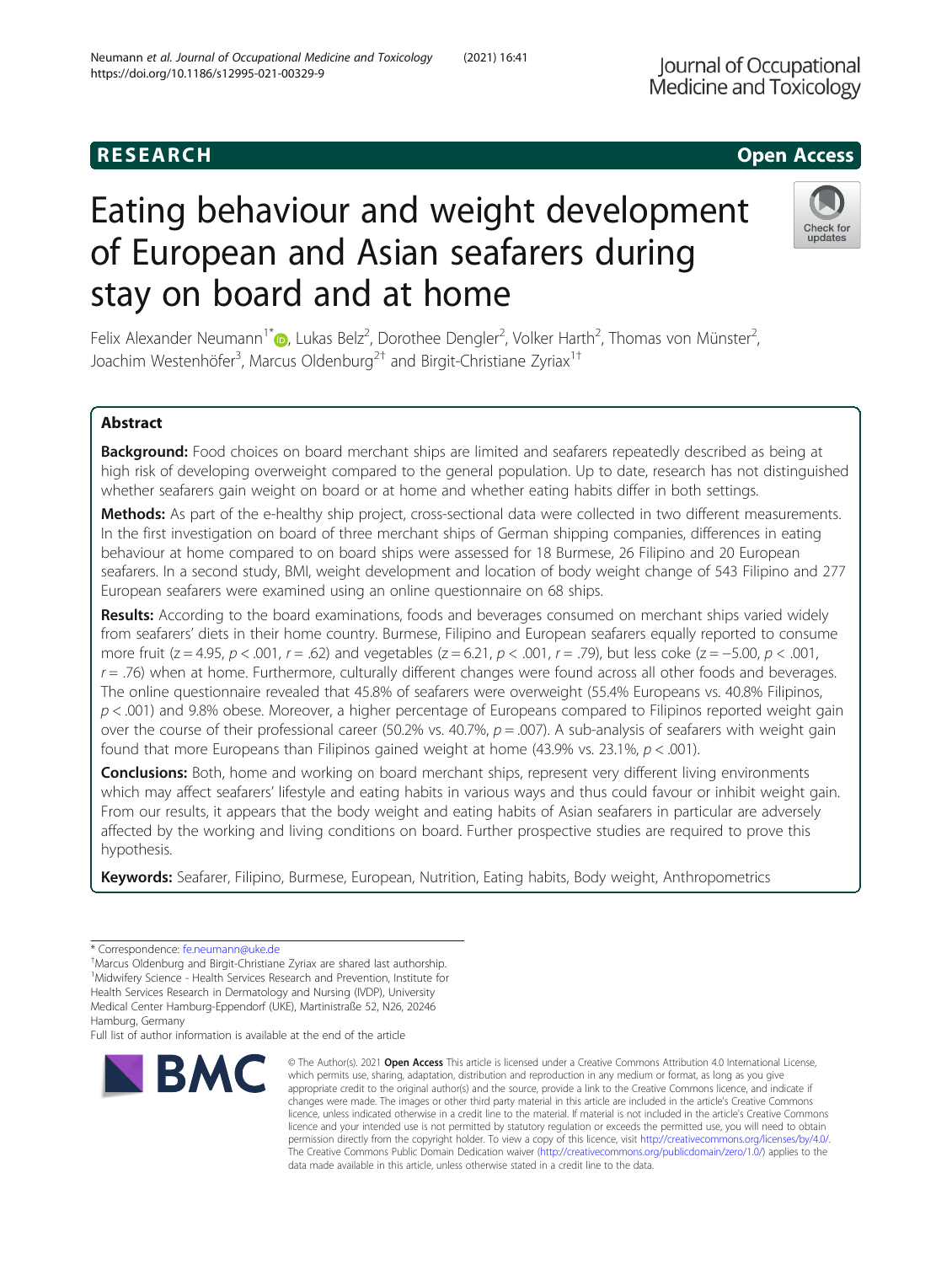Seafarers on merchant ships are at higher risk for overweight (body mass index  $[BMI] > 25 \text{ kg/m}^2$ ) and cardiovascular disease than the general population  $[1-3]$  $[1-3]$  $[1-3]$  $[1-3]$ . The working and living conditions on board have repeatedly been described as a major influencing factor [[4](#page-8-0)]. Over contract durations of 3–6 months for officers and 6–9 months for ratings [\[4](#page-8-0)], seafarers' life on board is characterised by high levels of psychological and physical stress, limited opportunities for leisure activities and a restricted food choice [\[5](#page-8-0)]. In particular, the provision of food on board relies on a variety of factors. The time intervals between food deliveries and thus also the availability of fresh food depend on when the ships arrive at the port of supply  $[6]$  $[6]$ . The choice and quantity of food ordered is determined in consultation between the cook and the master and is limited by food budget of the shipping companies [\[7](#page-8-0), [8\]](#page-8-0). Individual wishes are not taken into account. In addition, a shop provides access to high-fat snacks and sweets on board, whereas short stays in ports prevent self-supply on land. While the cook decides what dishes are offered on board, the choice of what to eat is the seafarers' only way to influence their own diet. This complex nutritional situation on board leads to an unfavourable diet, which promotes the development of diseases [\[9](#page-8-0), [10](#page-8-0)].

Results of a study on merchant ships of a German shipping company show that Kiribati seafarers ingest more calories from food on board (3315 kcal vs. 3094 kcal,  $p =$ .017) and had a higher BMI (30.1 kg/m<sup>2</sup> vs. 25.4 kg/m<sup>2</sup>,  $p < .001$ ) compared to their European colleagues [[11](#page-8-0)]. Furthermore, it was found that eating habits and attitudes of seafarers from different cultural backgrounds were different which in turn was attributed to different dietary patterns on board [\[12\]](#page-8-0). However, these results did not offer any information about the seafarers' nutrition during home stay – outside of their occupational context. Consequently, researchers have not yet been able to confirm whether or not poor eating behaviours at sea improved when a seafarer returned home. In addition, it has not yet been investigated, whether the weight was gained at sea or at home. Since seafarers are always in transition between the two living environments, it might be important for the planning of health-promoting measures to consider aspects of nutritional behaviour and weight development that occur outside the ship.

In general, little research has been done on the eating behaviour of shipboard employees from great seafarer nations such as those in Asia [[8,](#page-8-0) [10](#page-8-0)]. This research gap needs to be closed as approximately 20% of the 1.2 million seafarers worldwide come from the Philippines [[13](#page-8-0)] and about 4% from Myanmar [[14\]](#page-8-0).

Therefore, the present study aims to compare whether and to what extent the frequency of food and beverage groups consumed on board and at home differs among Burmese, Filipino and European seafarers. Furthermore, the nutritional status and weight development of Filipino and European seafarers was investigated and whether weight gain and loss occur on board or in the home country.

## Methods

E-healthy ship is an interdisciplinary, EU-funded project to improve health and health management of seafarers on merchant ships.

#### Design and recruitment

This pilot study presents cross-sectional data obtained from two different measurements (Table [1](#page-2-0)). Between May and September 2018, questionnaires and standardised interviews were conducted by a nutritionist during sea voyages on board of two container ships  $(n = 24)$ each) and one bulk carrier ( $n = 26$ ) of two German shipping companies (study I). The purpose and procedures of the study were presented to the crew. Every seafarer on board was asked to voluntarily participate by signing the consent form and was informed about the possibility to cancel participation at any time without giving reasons. There were no exclusion criteria in the selection of study participants.

For the second study, a questionnaire was conducted on 68 ships of the two cooperating shipping companies in February 2019 (study II). Both studies obtained ethical consent from the Ethics Committee of the Medical Association of Hamburg and were conducted according to the Declaration of Helsinki.

#### Data collection

Demographic data assessed for both study samples included nationality, age, occupational rank and the working area on the ship.

## Study I

Information about body height was taken from the seafarers' medical records, and body weight was measured by using a calibrated weighing scale from Kern®. As ship movements might impact the results of the examination, weight measurements were conducted when ships were anchored at port. Differences in food and beverage intake at home and on board were assessed in a semistructured interview based on a self-developed questionnaire. In a controllable interview, language barriers and cultural differences within a multicultural team can be taken into account more effectively [\[15](#page-8-0)]. Moreover, the nutritionist as well as the responding seafarer were able to ask about any uncertainties, which thus ensured high response quality and increased data validity. Seafarers were asked to rate how often foods and beverages were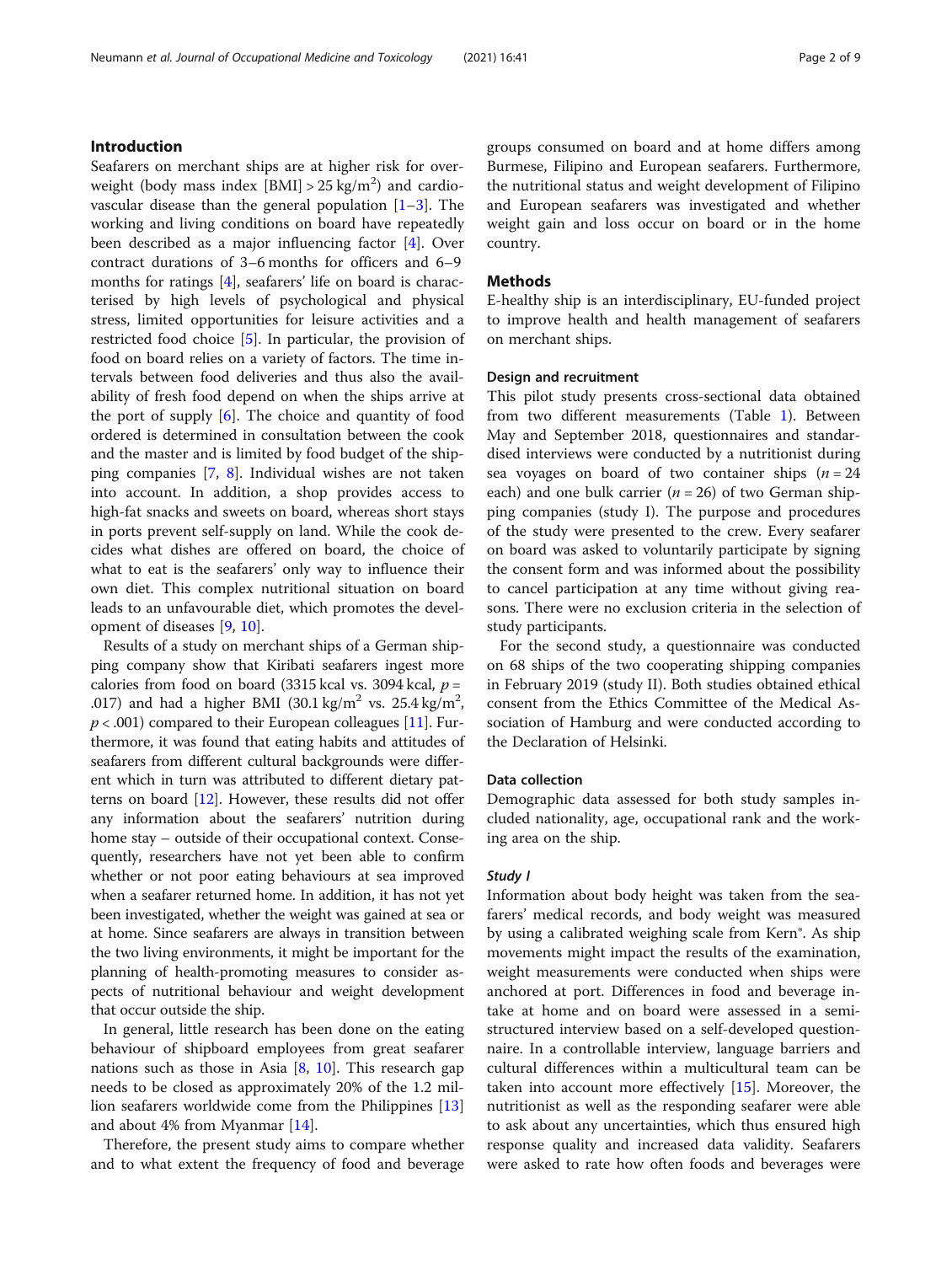| <b>Characteristics</b>              | Study I<br>(questionnaires and examinations on board) | Study II<br>(questionnaire sent to ships) |  |  |  |
|-------------------------------------|-------------------------------------------------------|-------------------------------------------|--|--|--|
| Time period                         | May-September 2018                                    | February 2019                             |  |  |  |
| Number of ships                     |                                                       | 68                                        |  |  |  |
| Number of participants              | 64                                                    | 820                                       |  |  |  |
| Nationalities included for analysis | Europeans, Filipinos, Burmese                         | Europeans, Filipinos                      |  |  |  |

<span id="page-2-0"></span>Table 1 Study characteristics

consumed on average at home compared to at sea. Rated food groups were: bread; rice; noodles; potatoes; vegetables; salad; fruits; milk & milk products; cheese; meat; sausage; fish; eggs; cakes, sweets, cookies & confectionery; chips & salted nuts. Rated beverages were: water; coffee; tea; coke; lemonade; iced tea; sweetened tea; fruit juice; beer & wine; spirits. Responses were given on a standardised ordinal scale ("not part of my diet" = missing, "considerately less" =  $-2$ , "somewhat less" =  $-1$ , "equal" = 0, "somewhat more" = 1, "considerately more" = 2). Cronbach's α was determined as a measure of the internal consistency of the self-developed study instruments. Internal consistency was acceptable for the food group scale (Cronbach's  $\alpha$  = .728) and good for the beverage scale (Cronbach's  $\alpha$  = .811).

## Study II

The online questionnaire was sent to 68 ships of the two cooperating shipping companies via email and distributed to the crews by the ship officers. To ensure anonymity, the completed questionnaires were directly returned to the researcher team. Since we aimed to conduct a survey that was representative across all ranks of crewmembers, and thus the entire seafaring population of the shipping companies, no sampling strategies or exclusion criteria were applied. Seafarers were asked for demographical data, self-reported body height, selfreported body weight and whether body weight had increased, decreased or remained stable over the course of the professional career. Furthermore, the body weight of the seafarers at the age of 20 was queried. This made it possible to verify if self-reported weight data and weight development data correspond, which improved validity and reliability of the data. In a follow-up question, those seafarers who reported weight gain or weight loss were asked whether the change in body weight was more likely to have occurred at sea, at home or equally.

## Statistical analysis

Means and standard deviations were calculated to report demographic characteristics and one-way analyses of variance (ANOVAs) and t-tests used to compare mean values. Categorical variables were presented as percentages and differences examined by using chi-squared tests or Fisher's exact tests for small numbers of cases. Post hoc testing was performed based on adjusted standardised residuals and post hoc p-values were adjusted according to the Bonferroni correction [[16\]](#page-8-0).

The ordinal data regarding food and beverage intake in study I were analysed by using multiple one-sample Wilcoxon signed-rank tests. The test value = 0 corresponds to the answer that the intake of the respective food or beverage did not differ between at home and on board. Significant results to a positive z-test statistic indicate that the food or beverage was consumed more frequently at home, while negative z-test statistics indicate an increased consumption on board. For the effect size, the z-test statistics was used to compute Pearson's standardised regression coefficient r [\[17](#page-8-0)]:  $r = \frac{Z}{\sqrt{n}}$ . The values were interpreted according to the categories very low  $(< .2$ ), low  $(.2 < .4)$ , moderate  $(.4 < .6)$ , strong  $(.6 < .8)$ and very strong (.8  $\leq$ ) as suggested by Bortz [\[18\]](#page-8-0).

The calculation of the BMI was performed according to the World Health Organization  $[19]$  $[19]$  $[19]$ : BMI = (body weight in kg) / (body height in m)<sup>2</sup>. Overweight was defined as  $BMI \ge 25 \text{ kg/m}^2$ , obesity as  $BMI \ge 30 \text{ kg/m}^2$ . All statistical analyses were carried out with SPSS Statistics version 25 (IBM, Armonk, NY) and Microsoft Excel 2013 (Microsoft, Redmond, WA). The significance level was set to alpha = .05.

#### Results

## Demographic and occupational characteristics of study I

Sixty-five out of 74 seafarers (86.5%) of the all-male crew on board of the three examined ships participated in study I. While one seafarer did not take part in the study for personal reasons, three other seafarers were so demanded by work during the study period that they did not have the opportunity to participate. Six other seafarers were part of a crew change shortly after the boarding of the research team and thus did not complete the survey.

The total study group consisted of 18 Burmese, 26 Filipinos, 20 Europeans and one Ethiopian seafarer. The latter was excluded from analyses as groups of one participant cannot be statistically compared. The European group consisted of seafarers from Ukraine (8), Lithuania (2), Poland (2), Romania (2), Russia (2), Hungary (1), Germany (1), Montenegro (1) and Slovakia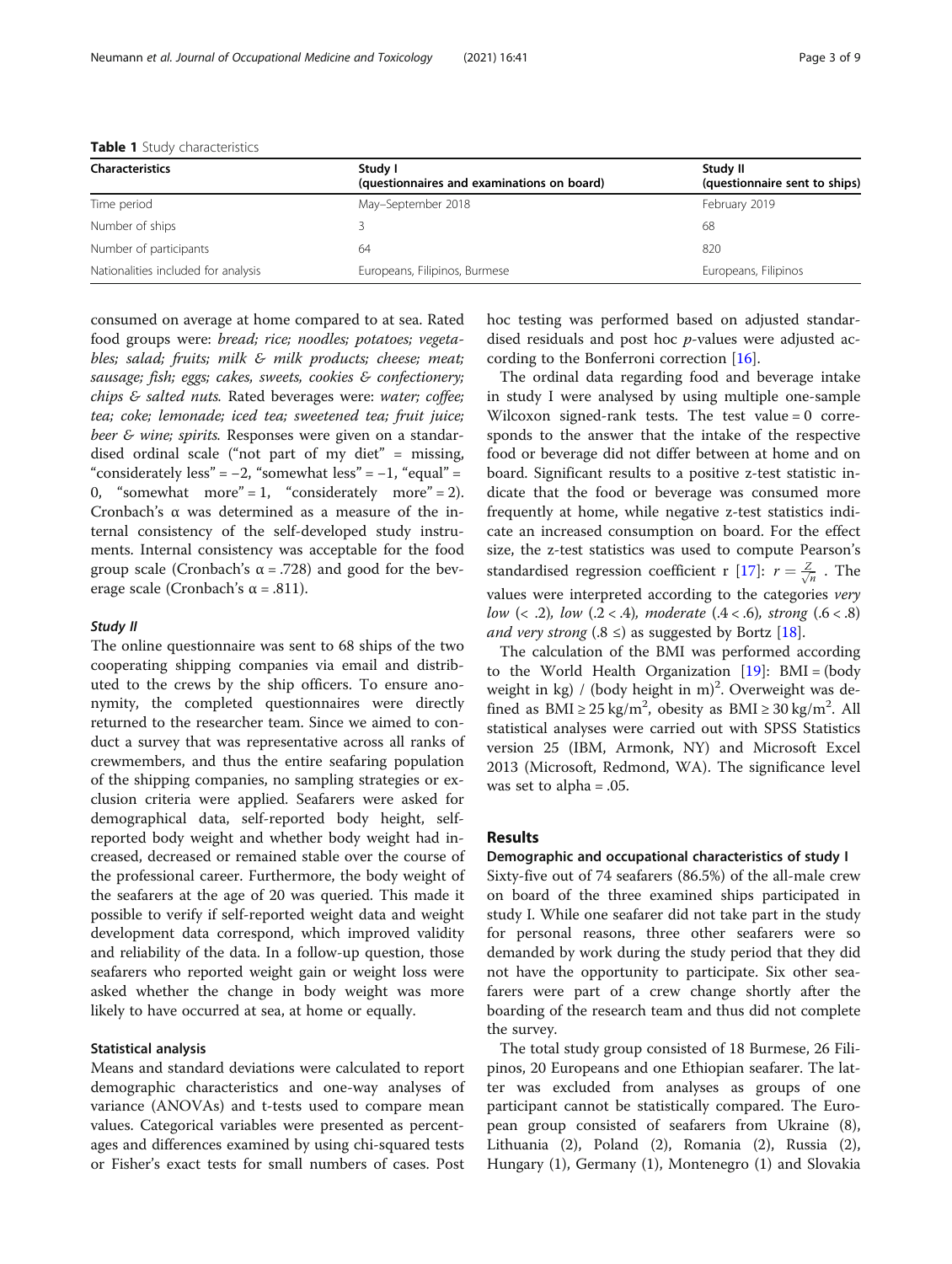| <b>Characteristics</b>     | <b>Burmese</b><br>$(n = 18)$ | <b>Filipinos</b><br>$(n = 26)$ | <b>Europeans</b><br>$(n = 20)$ | <b>Test statistics</b> | p-value           |  |
|----------------------------|------------------------------|--------------------------------|--------------------------------|------------------------|-------------------|--|
| Age (years)                | 42.3 $(\pm 9.3)$             | 39.6 $(\pm 7.1)$               | $36.7 (\pm 12.6)$              | 1.63                   | .205 <sup>a</sup> |  |
| BMI ( $kg/m2$ )            | $26.3 \ (\pm 2.8)$           | $26.3 \ (\pm 3.9)$             | $25.9 \ (\pm 3.5)$             | 0.09                   | .915 <sup>a</sup> |  |
| BMI groups (%)             |                              |                                |                                | 4.24                   | .392 <sup>b</sup> |  |
| Normal weight              | 38.9                         | 50.0                           | 40.0                           |                        |                   |  |
| Overweight                 | 55.6                         | 30.8                           | 50.0                           |                        |                   |  |
| Obesity                    | 5.6                          | 19.2                           | 10.0                           |                        |                   |  |
| <b>BMI</b> body mass index |                              |                                |                                |                        |                   |  |

<span id="page-3-0"></span>Table 2 Baseline characteristics for the measurements on board

Values are given as percentage or mean (standard deviation)

a one-way ANOVA

b Fisher's exact test

Table 3 Results of the one-sample Wilcoxon signed-rank test ( $N = 64$ ; test value = 0): Seafarers' consumption of foods and beverages at home compared to on board by nationalities

| Foods and beverages                       | <b>Burmese<sup>a</sup></b> |                |         |           | <b>Filipinos</b> b |    |                |         | Europeans <sup>c</sup> |     |    |                | Total <sup>d</sup> |         |     |    |                |         |           |     |
|-------------------------------------------|----------------------------|----------------|---------|-----------|--------------------|----|----------------|---------|------------------------|-----|----|----------------|--------------------|---------|-----|----|----------------|---------|-----------|-----|
|                                           | n                          | Med Z          |         | p         | r                  | n  | Med Z          |         | p                      | r   | n  | Med Z          |                    | p       | r.  | n  | Med Z          |         | p         | r   |
| Foods                                     |                            |                |         |           |                    |    |                |         |                        |     |    |                |                    |         |     |    |                |         |           |     |
| Bread                                     | 13                         | $-1$           | $-3.02$ | $.003*$   | .84                | 25 | $\overline{0}$ | $-2.94$ | $.003*$                | .59 | 18 | .5             | 1.38               | .166    | .33 | 56 | $\circ$        | $-2.96$ | $.003*$   | .40 |
| Rice                                      | 18                         | .5             | 2.18    | $.030*$   | .51                | 25 | $\mathbf{0}$   | 0.37    | .713                   | .07 | 19 | $-1$           | $-3.39$            | $.001*$ | .78 | 62 | $\Omega$       | $-0.73$ | .466      | .09 |
| Noodles                                   | 17                         | $-1$           | $-1.47$ | .140      | .36                | 24 | $-2$           | $-3.79$ | $<.001*$               | .77 | 18 | $-.5$          | $-2.08$            | $.038*$ | .49 | 59 | $-1$           | $-4.43$ | $<.001*$  | .58 |
| Potatoes                                  | 18                         | $\mathbf{0}$   | $-1.20$ | .229      | .28                | 21 | $-1$           | $-3.54$ | $< .001*$              | .77 | 20 | $\overline{0}$ | 0.00               | 1.000   | .00 | 59 | $-1$           | $-2.85$ | $.004*$   | .37 |
| Vegetables                                | 18                         | 2              | 3.64    | $< .001*$ | .86                | 25 | 2              | 4.24    | $< .001*$              | .85 | 19 | $\overline{1}$ | 2.84               | $.005*$ | .65 | 62 | $\overline{1}$ | 6.21    | $< .001*$ | .79 |
| Salad                                     | 17                         | $\overline{1}$ | 2.86    | $.004*$   | .69                | 24 | $\overline{0}$ | $-0.90$ | .366                   | .18 | 20 | $\overline{1}$ | 1.79               | .073    | .40 | 61 | $\mathbf{0}$   | 1.93    | .054      | .25 |
| Fruits                                    | 18                         | $\overline{1}$ | 2.98    | $.003*$   | .70                | 26 | $\overline{1}$ | 2.79    | $.005*$                | .55 | 20 | $\overline{1}$ | 2.88               | $.004*$ | .64 | 64 | $\overline{1}$ | 4.95    | $< .001*$ | .62 |
| Milk & milk products                      | 18                         | $\overline{0}$ | 0.87    | .386      | .20                | 25 | $\overline{0}$ | $-1.98$ | $.047*$                | .40 | 20 | $\overline{1}$ | 3.02               | $.003*$ | .68 | 63 | $\mathbf{0}$   | 1.30    | .193      | .16 |
| Cheese                                    | $12 \overline{ }$          | $-2$           | $-3.04$ | $.002*$   | .88                | 24 | $-1$           | $-4.04$ | $<.001*$               | .82 | 19 | $\overline{1}$ | 2.95               | $.003*$ | .68 | 55 | $-1$           | $-2.26$ | $.024*$   | .30 |
| Meat                                      | 18                         | $\circ$        | 0.29    | .773      | .07                | 26 | $-1$           | $-2.70$ | $.007*$                | .53 | 20 | $\overline{0}$ | $-0.26$            | .793    | .06 | 64 | $\mathbb O$    | $-1.69$ | .091      | .21 |
| Sausage                                   | 13                         | $-2$           | $-2.92$ | $.004*$   | .81                | 26 | $-1$           | $-4.18$ | $< .001*$              | .82 | 17 | $\overline{0}$ | $-1.01$            | .313    | .24 | 56 | $-1$           | $-4.89$ | $<.001*$  | .65 |
| Fish                                      | 18                         | $\overline{1}$ | 2.72    | $.007*$   | .64                | 26 | 2              | 4.18    | $< .001*$              | .82 | 18 | .5             | 1.33               | .182    | .31 | 62 | $\overline{1}$ | 5.07    | $< .001*$ | .64 |
| Eggs                                      | 17                         | $\overline{0}$ | 1.10    | .273      | .27                | 26 | $-1$           | $-2.79$ | $.005*$                | .55 | 20 | $-1$           | $-2.20$            | $.028*$ | .49 | 63 | $\circ$        | $-2.55$ | $.011*$   | .32 |
| Cakes, sweets, cookies<br>& confectionery | 17                         | $-1$           | $-2.36$ | $.018*$   | .57                | 25 | $-1$           | $-4.05$ | $< .001*$              | .81 | 17 | $\overline{1}$ | 2.83               | $.005*$ | .69 | 59 | $-1$           | $-3.21$ | $.001*$   | .42 |
| Chips & salted nuts                       | 18                         | $\overline{0}$ | $-1.55$ | .120      | .37                | 23 | $-1$           | $-3.73$ | $< .001*$              | .78 | 14 | $\overline{0}$ | $-0.73$            | .465    | .20 | 55 | $-1$           | $-3.84$ | $< .001*$ | .52 |
| <b>Beverages</b>                          |                            |                |         |           |                    |    |                |         |                        |     |    |                |                    |         |     |    |                |         |           |     |
| Water                                     | 18                         | $\circ$        | 0.92    | .358      | .22                | 26 | $\mathbf{1}$   | 2.92    | $.004*$                | .57 | 20 | $\circ$        | $-1.73$            | .083    | .39 | 64 | $\circ$        | 2.30    | $.021*$   | .29 |
| Coffee                                    | 17                         | $-1$           | $-2.48$ | $.013*$   | .60                | 23 | $-1$           | $-3.27$ | $.001*$                | .68 | 18 | $\Omega$       | $-1.10$            | .273    | .26 | 58 | $-1$           | $-4.03$ | $<.001*$  | .53 |
| Tea                                       | 14                         | $\mathbf{0}$   | 0.89    | .372      | .24                | 22 | $-1$           | $-3.36$ | $.001*$                | .72 | 20 | $\mathbf{0}$   | 1.73               | .084    | .39 | 56 | $\mathbf{0}$   | $-1.24$ | .216      | .17 |
| Coke                                      | 11                         | $-1$           | $-2.74$ | $.006*$   | .83                | 21 | $-1$           | $-3.73$ | $< .001*$              | .81 | 11 | $-1$           | $-2.01$            | $.045*$ | .61 | 43 | $-1$           | $-5.00$ | $< .001*$ | .76 |
| Lemonade                                  | 14                         | $\mathbf{0}$   | $-1.16$ | .248      | .31                | 26 | $-5$           | $-1.99$ | $.046*$                | .39 | 11 | $-1$           | $-0.55$            | .584    | .17 | 51 | $\mathbf{0}$   | $-2.21$ | $.027*$   | .31 |
| Iced tea                                  | 12                         | $-1$           | $-2.46$ | $.014*$   | .71                | 26 | $-5$           | $-2.25$ | $.025*$                | .44 | 8  | $\mathbf{1}$   | 1.00               | .317    | .35 | 46 | $\mathbf{0}$   | $-2.64$ | $.008*$   | .39 |
| Fruit juice                               | 18                         | $\circ$        | $-0.10$ | .922      | .02                | 25 | $\circ$        | $-1.49$ | .136                   | .30 | 19 | $\mathbf 0$    | 2.08               | $.038*$ | .48 | 62 | $\circ$        | 0.09    | .930      | .01 |
| Beer & wine                               | 11                         | $\mathbf{0}$   | 0.00    | 1.000     | .00                | 26 | $-1$           | $-3.63$ | $< .001*$              | .71 | 19 | $\overline{0}$ | 2.00               | $.046*$ | .46 | 56 | $\mathbf{0}$   | $-1.21$ | .225      | .16 |
| Spirits                                   | $12 \overline{ }$          | $-1$           | $-1.46$ | .145      | .42                | 24 | $-1$           | $-3.84$ | $< .001*$              | .78 | 11 | $\overline{0}$ | 1.41               | .157    | .43 | 47 | $-1$           | $-3.41$ | $.001*$   | .50 |

 $\frac{a}{n}$  = 18

 $b_n = 26$  $n = 26$ <br>  $n = 20$ <br>  $n = 64$ 

Question: Compared to onboard, how frequently do you consume the following foods/beverages, when you are in your home country?<br>The test value Med: "considerately less" = —2, "somewhat less" = —1, "equal" = 0, "somewhat mor (3) more frequently consumed at home  $[Z > 0]$ 

 $*p < .05$ ; strong (|r| > .6) and very strong (|r| > .8) effect sizes according to Rosenthal [\[17](#page-8-0)] are in boldface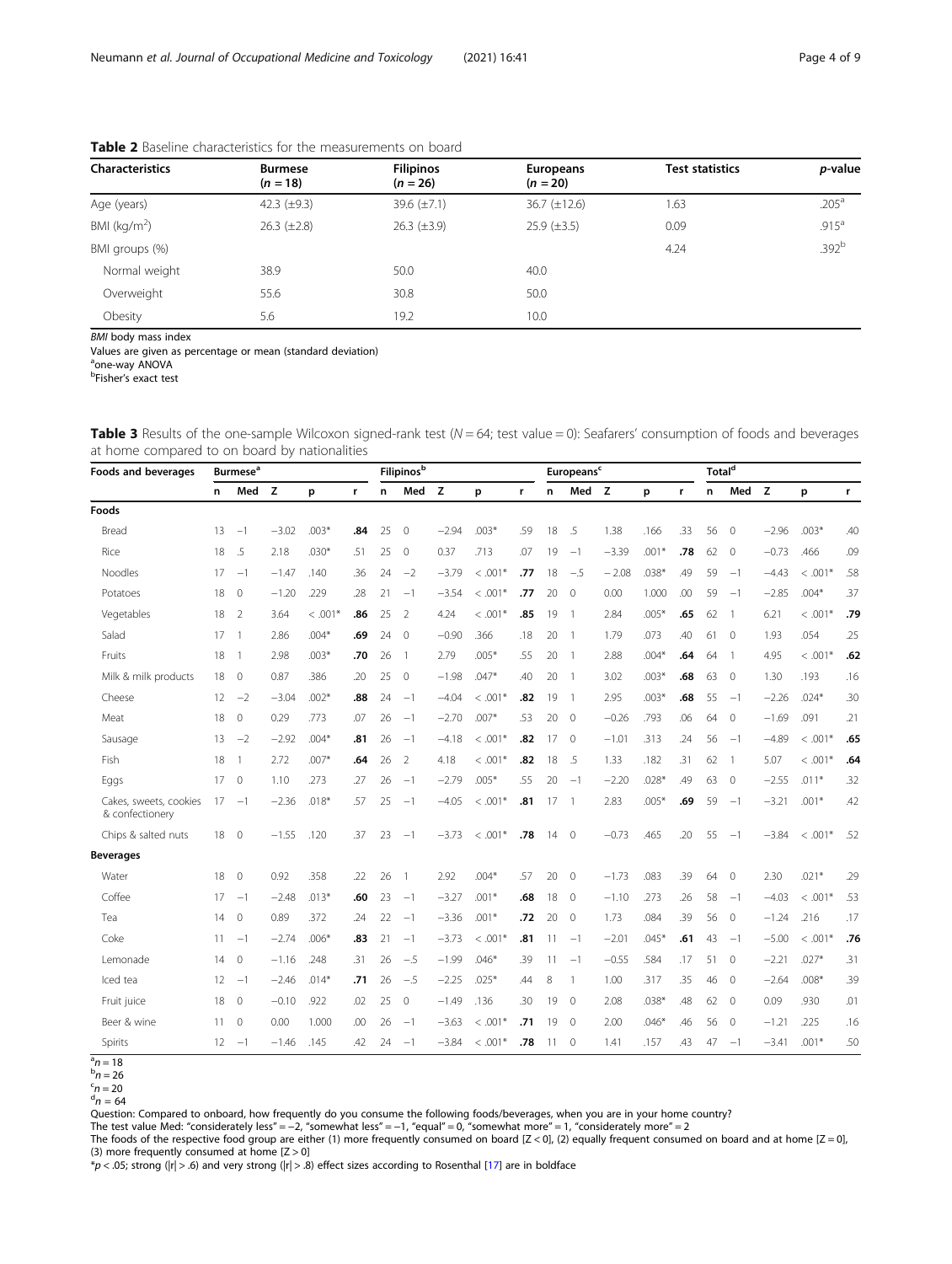| <b>Characteristics</b>           | <b>Total</b>     | <b>Filipinos</b><br>$(n = 543)$ | Europeans<br>$(n = 277)$ | <b>Test statistic</b> | p-value             |  |  |
|----------------------------------|------------------|---------------------------------|--------------------------|-----------------------|---------------------|--|--|
| 38.7 $(\pm 10.3)$<br>Age (years) |                  | 38.6 $(\pm 9.4)$                | 39.4 $(\pm 11.6)$        | 1.03                  | < .302 <sup>a</sup> |  |  |
| BMI ( $kg/m2$ )                  | $25.6 (\pm 3.4)$ | $25.3 (\pm 3.5)$                | $26.3 \ (\pm 3.1)$       | 4.03                  | < .001 <sup>a</sup> |  |  |
| BMI groups (%)                   |                  |                                 |                          | 19.7                  | < .001 <sup>b</sup> |  |  |
| Normal weight                    | 44.4             | 50.0                            | 33.6                     |                       |                     |  |  |
| Overweight                       | 45.8             | 40.8                            | 55.4                     |                       |                     |  |  |
| Obesity                          | 9.8              | 9.2                             | 11.1                     |                       |                     |  |  |

<span id="page-4-0"></span>**Table 4** Baseline characteristics for the online questionnaire ( $N = 820$ )

BMI body mass index

Values are given as percentage or mean (standard deviation)

<sup>a</sup>t-test

<sup>b</sup>chi-squared test

(1). Average age, average BMI and the percentage distribution for BMI groups did not significantly differ between Burmese, Filipinos and Europeans (Table [2](#page-3-0)). The average BMI ranged between  $25.9-26.3 \text{ kg/m}^2$  and was overweight among all groups.

## Differences in food and beverage intake at home compared to on board

Table [3](#page-3-0) presents data comparing the frequency of foods and beverages consumed at home to at sea. The changes of food intake among Burmese, Filipino and European seafarers were mostly different, although some similarities can be found. The seafarers of all three groups stated that they consume more vegetables and fruits, but fewer coke at home than on board. Burmese and Filipinos also reported to ingest less bread, cheese, sausage, cakes, sweets, cookies & confectionery, coffee and iced tea in their homeland, but more fish. Filipinos and Europeans equally stated that they eat less noodles and egg at home than on board. While Burmese seafarers reported to eat more rice and salad at home; the Filipino seafarer's average intake at home was lower for potatoes, milk & milk products, meat, chips & salted nuts, tea, lemonade, beer & wine as well as spirits and higher for water. Finally, the results for the European seafarers indicated lower intake of rice at home, but a higher consumption of milk & milk products, cheese, cakes, sweets, cookies & confectionery, fruit juice and beer & wine.

#### Demographic and occupational characteristics of study II

For the second study, questionnaires were sent to 1005 seafarers of 68 merchant ships. Of the 970 crew members (mainly Filipinos and Europeans) that participated (96.5%), 81 participants were excluded due to missing data for nationality (37), weight development (32) and gender (12). Further 69 participants from Myanmar (30), Ethiopia (17), India (15), Sri Lanka (4), Turkey (1), China (1) and Georgia (1) were eliminated from analysis because their nationalities each had too few participants for a meaningful statistical comparison. Five female participants were excluded for the same reason. Data of 820 seafarers, 543 Filipinos and 277 Europeans – who stated that they were from Ukraine (75), Romania (67), Poland (59), Russia (26), Germany (13), Bulgaria (11), Lithuania (9), Estonia (4), Portugal (3), Montenegro (3), Slovakia (3), Europe  $(2)$ , Hungary  $(1)$  and Croatia  $(1)$  – were finally included in further analyses (Table 4). The average age of European seafarers was  $39.4$  ( $\pm 11.6$ ) years and thus not significantly different from Filipino seafarers at 38.6  $(\pm 9.4)$  years. The average BMI and the percentage



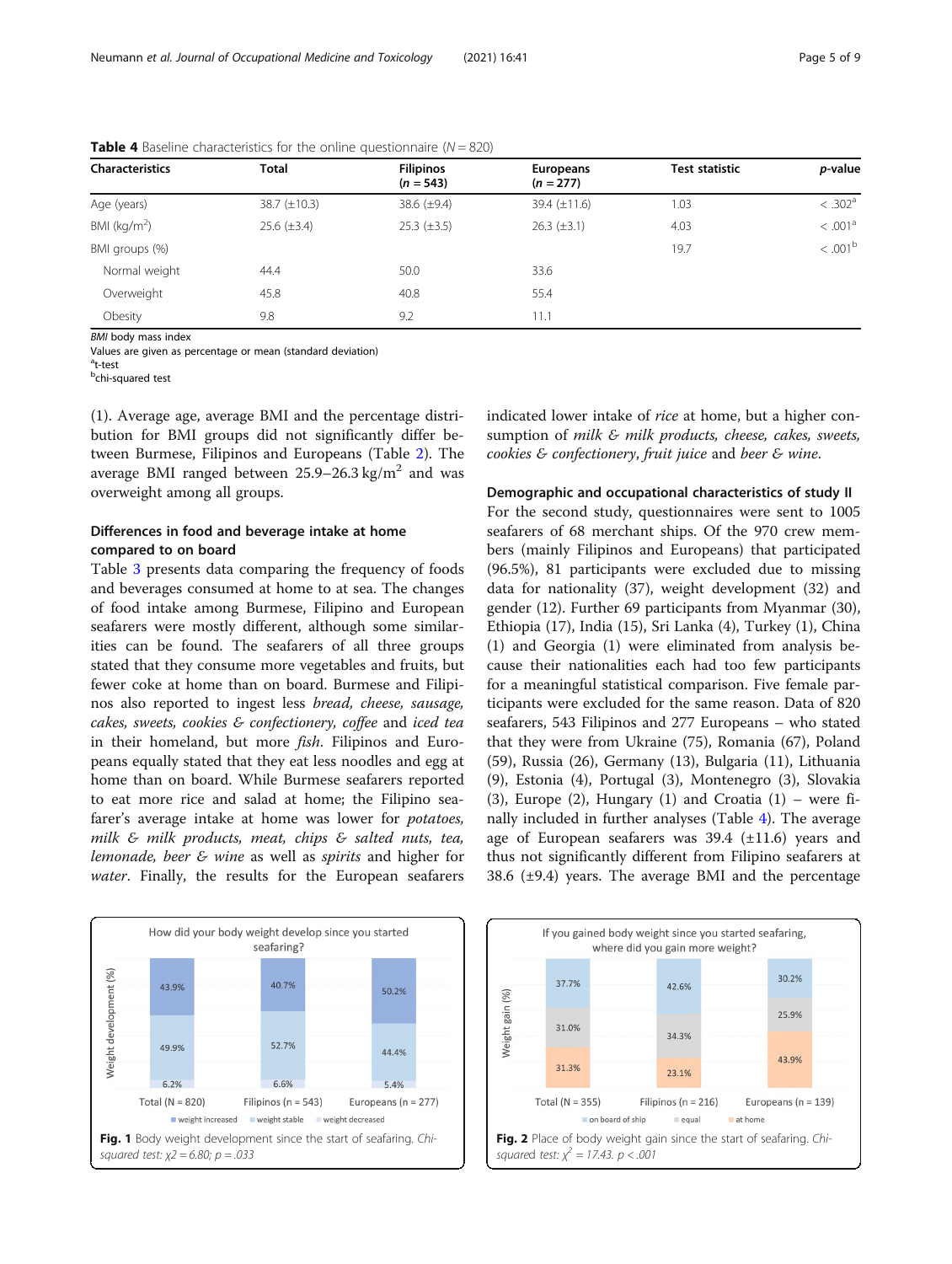distribution for BMI groups differed significantly between nationalities. The average BMI was higher for European seafarers than for Filipinos (t = 4.03;  $p < .001$ ). Post hoc testing showed that Europeans were more likely to be overweight than Filipinos ( $z = 15.2$ ;  $p < .001$ ), while Filipinos were more likely to be normal weight than Europeans ( $z = 19.5$ ;  $p < .001$ ).

## Weight development of seafarers

The development of seafarers' body weight over the course of their professional career was reported as increasing in 43.9%, decreasing in 6.2% and remaining the same in 49.9% (Fig. [1\)](#page-4-0). A comparison of the seafarers' nationality suggests a statistically significant difference in weight development ( $\chi^2$  = 6.80,  $p$  = .033). Europeans were more likely to gain weight than Filipinos (50.2% vs. 40.7%;  $p_{\text{adi.}} = .044$ ). Pairwise comparisons of seafarers with stable weight (44.4% Europeans vs. 52.7% Filipinos;  $p_{\text{adi.}}$  = .194) and reduced weight (5.4% Europeans vs. 6.6% Filipinos;  $p_{\text{adj.}} = 1.000$ ) did not reach statistical significance.

## Weight change can take place in both settings

Seafarers who reported an increase of weight were asked for the setting where they had normally gained more weight (Fig. [2\)](#page-4-0). While 37.7% responded to have gained more weight on board of ship, in 31.3%, the increase took place at home and for 31.0% equally at sea and at home. The pairwise comparison of nationalities indicated that the proportion of Europeans who gained weight at home was significantly greater than the proportion of Filipinos (43.9% Europeans vs. 23.1% Filipinos,  $p_{\text{adi.}} < .001$ ). Additionally, more Filipinos than Europeans reported weight gain on board (42.6% Filipinos vs. 30.2% Europeans,  $p_{\text{adj.}} = .113$ ) and in both locations equally (34.3% Filipinos vs. 25.9% Europeans  $p_{\text{adi.}} = .578$ ).



Seventy percent of seafarers with a decrease in weight  $(n = 50)$  reported to have lost more weight on board (85.7% Europeans vs. 63.9% Filipinos), 6% at home (14.3% Europeans vs. 2.8% Filipinos) and 24% in both places equally (0.0% Europeans vs. 33.3% Filipinos) (Fig. 3). Even though the distribution showed a significant result ( $\chi^2$  = 17.43,  $p < .001$ ), the pairwise comparisons did not indicate significant differences and thus could not determine which individual categories differed from each other.

## **Discussion**

To our knowledge, this study is the first one that compares food intake and the development of body weight of seafarers at home and on board of merchant ships. According to the on-board examinations, foods and beverages consumed on merchant ships differed widely from seafarers' diets in their home country. Burmese, Filipino and European seafarers equally reported higher fruit and vegetable and lower coke consumption at home and several culturally different changes among all other food and beverage groups. Based on the self-reported data of the online questionnaire, 45.8% of seafarers were overweight and 9.8% obese. Furthermore, 43.9% stated to have gained body weight over the course of their professional career. While European seafarers were more likely to be overweight and gain weight compared to their Filipino counterparts, it could not be determined whether the increase in body weight was more likely to occur at home or aboard ships.

## Origin-related differences in BMI

When comparing the BMI of our study sample with the values of a corresponding general male population from a study of the NCD (non-communicable diseases) Risk Factor Collaboration [[20](#page-8-0)], differences depending on the seafarers' origin become apparent. More European seafarers are overweight (55.4% vs. 41.8%) but less obese (11.1% vs. 21.7%) than in the general Middle and Eastern European population. Furthermore, Filipino seafarers appear to be more likely to be overweight (30.8% vs. 21.6%) and obese (19.2% vs. 5.5%) compared to the Filipino general population. These figures are also reflected in average BMI, which is slightly lower for European seafarers  $(26.3 \text{ kg/m}^2 \text{ vs. } 26.8 \text{ kg/m}^2)$  and higher for Filipino seafarers  $(25.3 \text{ kg/m}^2 \text{ vs. } 22.9 \text{ kg/m}^2)$ compared to the respective general population. Thus, the occupational profile of the seafarer seems to have a greater influence on the BMI of Filipinos than of Europeans.

#### The food supply on board influences dietary pattern

Our results show that the food and beverage intake of seafarers depends on the living and working environment. The overall shift in eating habits from "at home"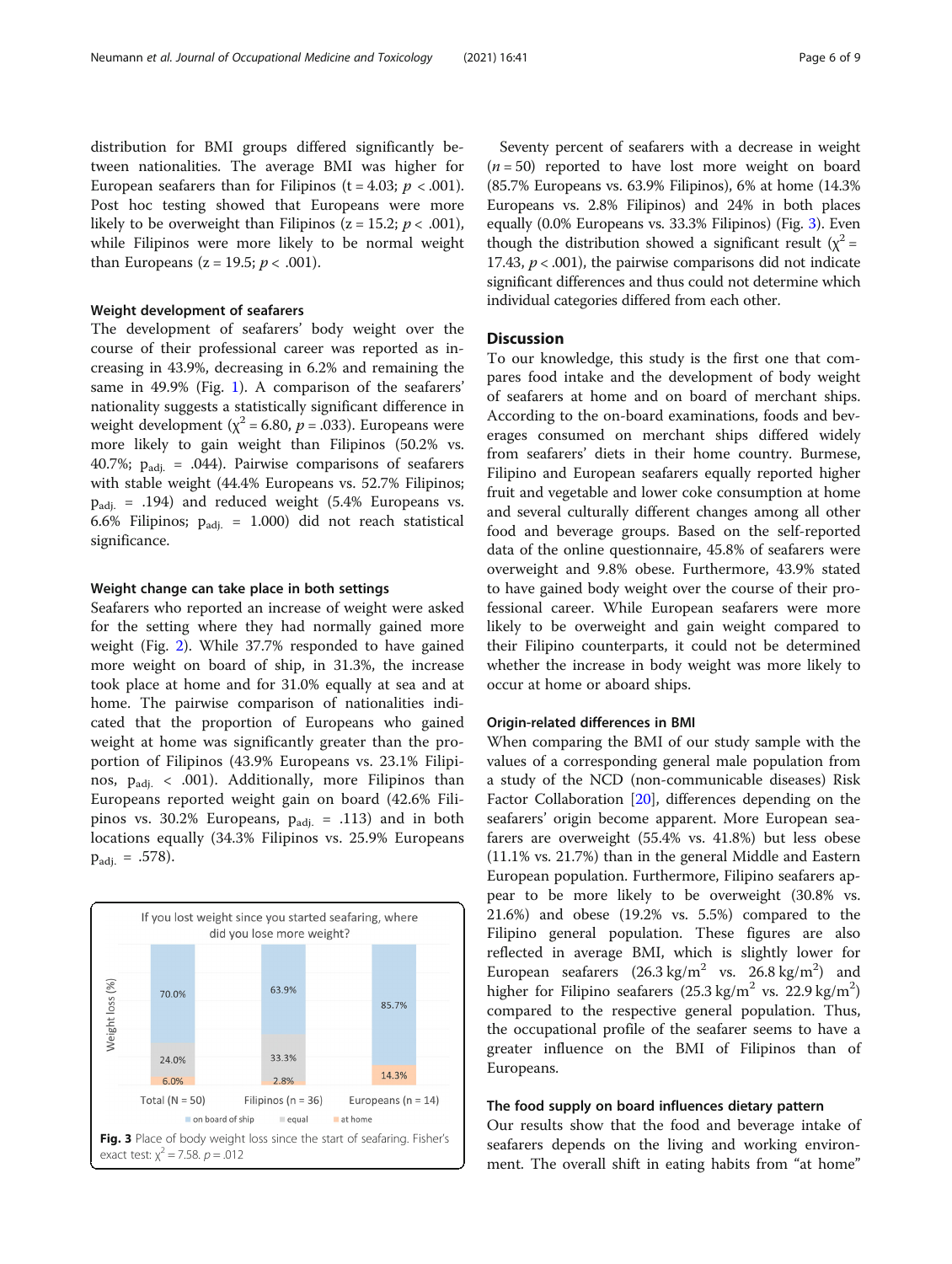to "on board" involves disadvantageous changes. For example, a high consumption of fruit and vegetables would be beneficial for health, as is a decreased intake of foods high in sodium, like sausage, as well as beverages high in sugar, like coke [\[21](#page-8-0)–[23\]](#page-8-0). The actual supply of food on board is impacted by many factors. Food availability depends on the delivery capacity and possible shortages of caterers, the port of supply, restricted storage space on board and the limited budget provided by the shipping company [[24](#page-8-0)]. These factors affect all seafarers identically, nevertheless, we found fewer significant differences in food intake between home and on board for European seafarers than for Burmese and Filipinos. Foods and beverages supplied on board seem to be more oriented towards European standards, indicating a mismatch between seafarers' food preferences and food orders. A culture-related optimisation of food orders is recommended to ensure the provision of commonly consumed food groups and thus also a diverse and sufficient supply of nutrients. Employing crews with seafarers of one nationality would simplify the provision of a culturespecific nutrition and health-promoting conditions on board but is difficult to implement in practice.

## Seafarers' overweight and weight development is more complex than overeating and unhealthy diet on board

So far, the nutritional status and weight gain have been attributed to frequent overeating and unhealthy diets among seafarers during stay on vessels [[9,](#page-8-0) [24](#page-8-0), [25\]](#page-8-0). On board of the merchant ships, meals are prepared by a cook and large portion sizes offered free of charge [\[25](#page-8-0)]. Hence catering on board represents a tempting eating environment which encourages overeating. This finding is consistent with the results for our study sample, as more than one-third of the seafarers with self-reported weight gain during their careers also reported gaining more body weight on board. However, it is further remarkable that for another third of the seafarers, weight gain was more likely to occur at home, suggesting that for more than two-thirds of seafarers, the environment plays a role in weight gain.

In general, overeating can be promoted by physical and psychological factors which might apply to seafarers as well, such as lack of sleep, poor hydration and stress [\[26](#page-8-0)– [28](#page-8-0)]. According to the Pavlovian behavioural conditioning, the incentive of food increases and contributes to satisfaction, when the ingestion of foods is linked to a rewarding consequence [\[29\]](#page-8-0). The reward is an amplifying stimulus. As food is described as one of the few pleasures of the seafarers' daily routine [\[7\]](#page-8-0), cravings for food or eating can arise and thereby encourage overeating. In this context, food could also be understood as reward if the supply of culturally related food reminds seafarers of home.

An opposing example of overeating was described for Kiribati seafarers. For them, the westernised food environment on board represents something long desired, where food is offered that is not available in their home country [[12\]](#page-8-0). This demonstrates that most importantly the seafarers must be satisfied with the food offered, so that cravings arise for daily meals on board [[29](#page-8-0)]. Since 98.4% of cooks in study II were of Asian origin, it stands to reason that Filipino seafarers might be more satisfied with the meals offered than European seafarers. This goes along with the results of Zyriax et al. [\[9](#page-8-0)] who reported that more than 60% of the European seafarers would appreciate better trained cooks. The dissatisfaction with served meals on board could lead to overeating back home, which would explain why significantly more Europeans than Filipinos reported weight gain at home. Furthermore, the westernised calorie-rich food offered on board is not available for the Asian seafarers when staying at home. Finally, the change between both locations itself could also be another influencing factor for weight development. Seafarers might be at risk to adapt to a high energy intake on board and transfer this eating pattern to at home where the individual energy needs are lower.

## The impact of psychological and physical factors needs further investigation

Seventy percent of all seafarers who had lost weight, reported that weight loss occurred on board. It is likely that other factors than food intake contribute to weight change in seafarers as well. One of these factors certainly is the total daily energy expenditure. Considering the fact, that physically demanding work should support to maintain a normal body weight, it is almost surprising that large proportions of seafarers are overweight or obese [[30\]](#page-8-0). Due to high levels of physical strain during working-hours, it is likely that seafarers expend more energy on board compared to their free-time at home which could favour weight loss on board. However, the amount of physical strain depends on the occupational profile of the seafarer and no in-depth studies have yet been carried out to investigate the differences in physical activity and energy consumption on board and at home. Also, psychological components caused by the work situation on board, such as social isolation and loneliness, were frequently described among seafarers [[31](#page-8-0)] and could play an important role in eating habits and weight development [[32,](#page-8-0) [33\]](#page-8-0). Furthermore, many seafarers work in shifts, which has been linked to over-weight and obesity for other occupational groups [\[34](#page-8-0)]. To learn more about the underlying factors of seafarers' weight development, more detailed tracking of body weight and further in-depth research on eating behaviour including psychological aspects are required.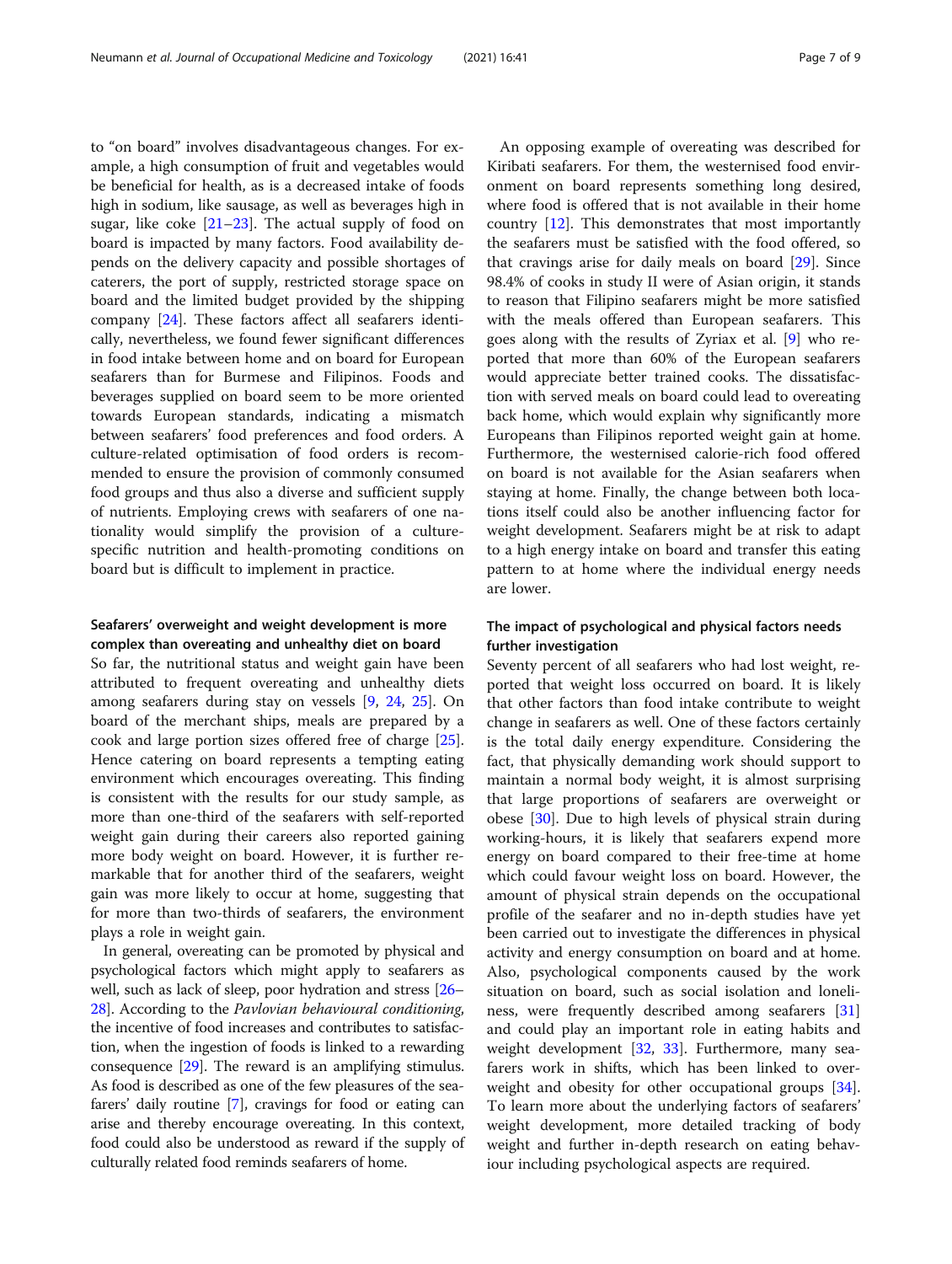The cook at the Centre of a holistic nutrition intervention Our results show the need for sustainable changes in the supply system on board merchant ships in order to make the catering on board more demand-oriented, culturespecific and overall healthier. By instrumentalising cooks as a gatekeeper for nutrition, Hjarnoe and Leppin [\[7](#page-8-0)] reported that promotion of a healthy diet at sea is possible but needs to overcome the occupational challenges of the maritime industry. Such changes are both large and small-scale and need to address not only the cook but also all other levels involved in maritime nutrition, such as legal guidelines as well as its implementation by the shipping companies. Practical methods for cooks to practice on board were already explored in an intervention study with ship cooks [\[7](#page-8-0)]. In addition, Westenhöfer et al. [\[12](#page-8-0)] suggested to use the principles of nudging, e.g., to offer fruits and vegetables as appetiser, as a promising strategy to influence seafarers' food choices and consumption. However, when developing such an intervention, it should also be questioned how health promotion can support the seafarers to prevent the development of overweight at home.

## Limitations

Surveys on merchant ships are of course subject to limitations. The versatility of seafarers concerning origin, religion, culture, socioeconomic status, the different types of jobs and working conditions, as well as the prevailing living conditions on board merchant ships reflect a variety of difficulties for scientific investigations of seafarers' nutrition and health. The merge of European seafarers of different countries as one group was necessary in order to enable evaluation, thus cultural differences among various European nationalities may bias the results for this group. Secondly, European seafarers were associated with the rank officer and Filipinos with crew ranks. Mixing of findings regarding cultural differences and socioeconomic status cannot be ignored along with genetic factors. Thirdly, since in study I the data of Burmese seafarers was exclusively gathered on the bulk carrier of one shipping company and the data of Filipino seafarers exclusively from container ships of another shipping company, it cannot be ruled out that differences between these groups arose due to the type of ship or shipping company guidelines. For study II, however, Filipino seafarers on merchant ships of all types were included in the survey. Fourthly, findings and conclusions are limited to male seafarers of the investigated nationalities. Fifthly, it needs to be mentioned that the small study population for study I divided into three groups only allowed finding significant differences in group comparisons that were at least of medium effect size. Small effect sizes remained statistically insignificant. For that reason, also a more detailed analysis, for example,

among crew ranks, was not possible regarding the small dataset. Lastly, this study is based on a cross-sectional approach which excludes the possibility of cause-effect interpretations.

## Conclusion

Both, at home and aboard merchant ships, represent different living environments which seem to affect seafarers' lifestyle and food intake in various ways and thus could favour or inhibit weight gain and weight loss. Thus, seafarers of different origins are likely to be influenced differently. From our results, it appears that the body weight and eating behaviour of Asian seafarers in particular are adversely affected by the situation on board within and outside the work context. Further prospective study is needed to prove this hypothesis and to add evidence as which underlying aspects are the main contributors to seafarers' weight development.

#### Acknowledgements

The authors would like to thank the shipping companies and seafarers for their support and participation in this study. Moreover, the authors would like to thank Nicola Westerhoff and Susanne Langer-Böhmer for their contribution in conducting the data collection of the e-healthy ship project. Finally, the authors thank the Scientific Communication Team of the IVDP, in particular Merle Twesten and Mario Gehoff, for copy editing.

#### Authors' contributions

FAN performed the statistical analysis, interpreted the results and drafted the manuscript, MO and BCZ made substantial contributions to the conception and design of the manuscript. LB, DD, VH, TvM and JW contributed to the revision of the manuscript. All authors have read and approved the final manuscript.

#### Funding

The project is funded by the European Regional Development Fund (ERDF), the funding programme of the Hamburg Authority for Justice and Consumer Protection (BJV) and the project partners' own funds. Open Access funding enabled and organized by Projekt DEAL.

#### Availability of data and materials

The datasets used and/or analysed during the current study are available from the corresponding author on reasonable request.

#### **Declarations**

#### Ethics approval and consent to participate

The study protocol was approved by the ethics committee of Medical Association Hamburg. All participants gave written informed consent.

#### Consent for publication

Not applicable.

#### Competing interests

The authors declare that they have no competing interests.

#### Author details

<sup>1</sup>Midwifery Science - Health Services Research and Prevention, Institute for Health Services Research in Dermatology and Nursing (IVDP), University Medical Center Hamburg-Eppendorf (UKE), Martinistraße 52, N26, 20246 Hamburg, Germany. <sup>2</sup>Maritime Medicine, Institute for Occupational and Maritime Medicine Hamburg (ZfAM), University Medical Center Hamburg-Eppendorf (UKE), Hamburg, Germany. <sup>3</sup>Competence Center Health, Faculty of Life Sciences, University of Applied Sciences (HAW), Hamburg, Germany.